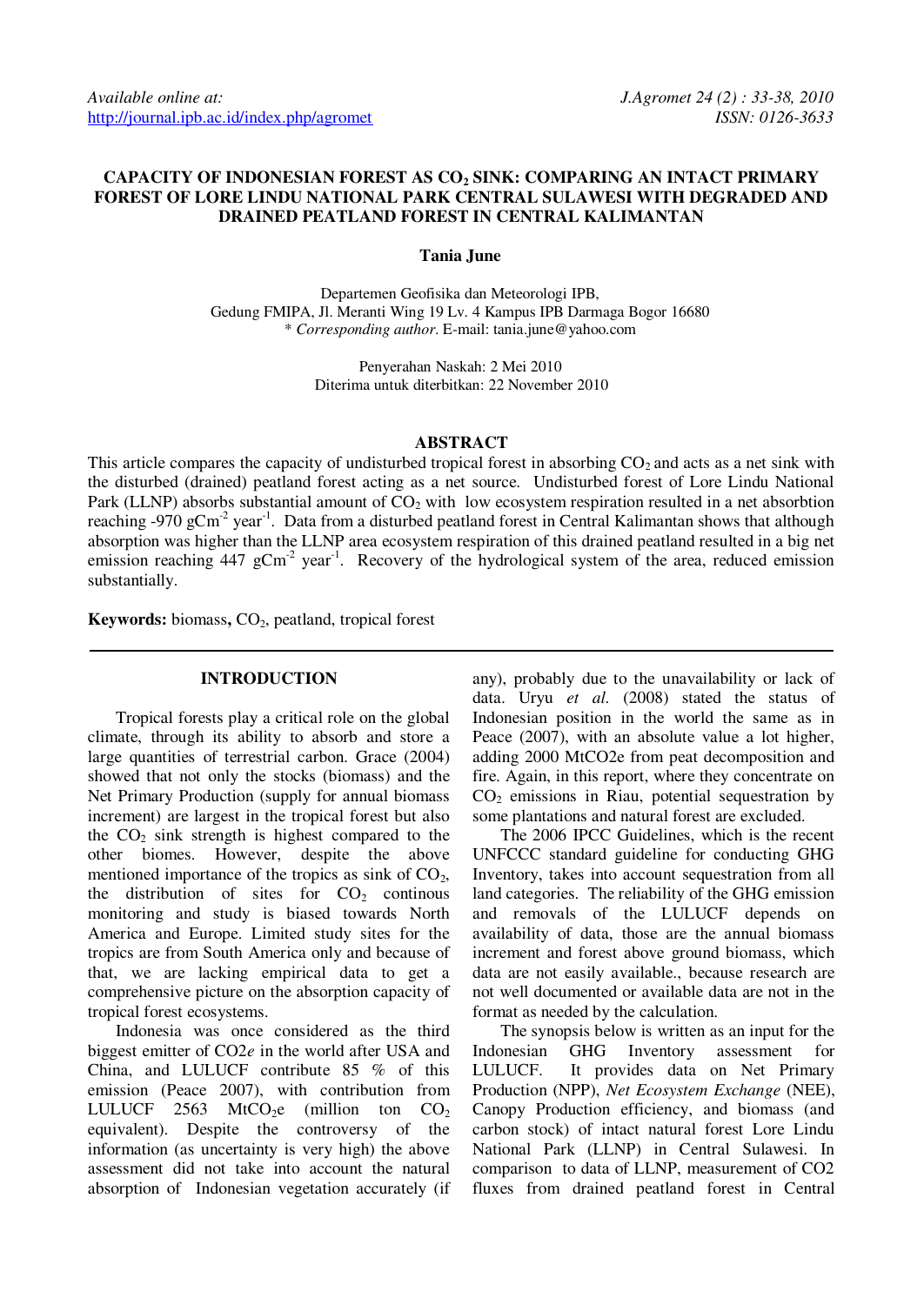Kalimantan is also shown. This information is published in *Springer Berlin*, 2007, *Global Change Biology*, 2007, Tree *Phyiology,* 2008 and BIOTROPIA, 2006.

## **THE LORE LINDU NATIONAL PARK IS A STRONG SINK FOR CO<sup>2</sup>**

A continuous  $CO<sub>2</sub>$  fluxes measurement in LLNP, is conducted through a collaborative long-term research program between Bogor Agricultural University , Tadulako University, Central Sulawesi with Gottingen and Kassel Universities of Germany under the framework of STORMA (*Stability of Rainforest Margin, SFB552*) Project, starting in 2001. Despte the old belief that primary or climax forest does not have the capacity to absorb  $CO<sub>2</sub>$ , LLNP shows that the capacity is very high.

Within the period 2003-2005, it is found that the LLNP tropical forest is a very strong  $CO<sub>2</sub>$  sink, reaching  $-970$  gCm<sup>-2</sup> year<sup>-1</sup> (Figure 2). Yasuda *et al*. (2003), conducted a measurement of NEE in Pasoh forest in Malaysia, also reported a high sink in the range of  $-2.08$  to  $-2.74$  g C m<sup>-2</sup> per day, equivalent to  $-7.6$  to 10.0 tonCha<sup>-1</sup>year<sup>-1</sup>. The high productivity of this tropical forest is probably due to *"fertilization effect"* of the increasing atmospheric  $CO<sub>2</sub>$  concentration from a pre-industral value of 280 ppm to more than 380 ppm in 2006. A review of experimental studies by Norby *et al*. (1999) shows that a 300 ppm increase in atmospheric  $CO<sub>2</sub>$ concentrations stimulates tree photosynthesis by 60 %, the growth of young trees by 73 % and wood growth per unit leaf area by 27 %.

Malhi and Grace (2000) suggested in their perspective papers in TREE that productivity of tropical forest is increasing by approximately 0.3 % per year or 0.2 % for every 1 ppm rise in  $CO<sub>2</sub>$ concentration. Therefore, the very high sink for CO2 measured in tropical forest of Lore Lindu National Park, as mentioned above, is scientifically acceptable.



Figure 1 Sites for climate data,  $CO<sub>2</sub>$  and  $H<sub>2</sub>O$  continuous measurement in Lore Lindu National Park, Central Sulawesi.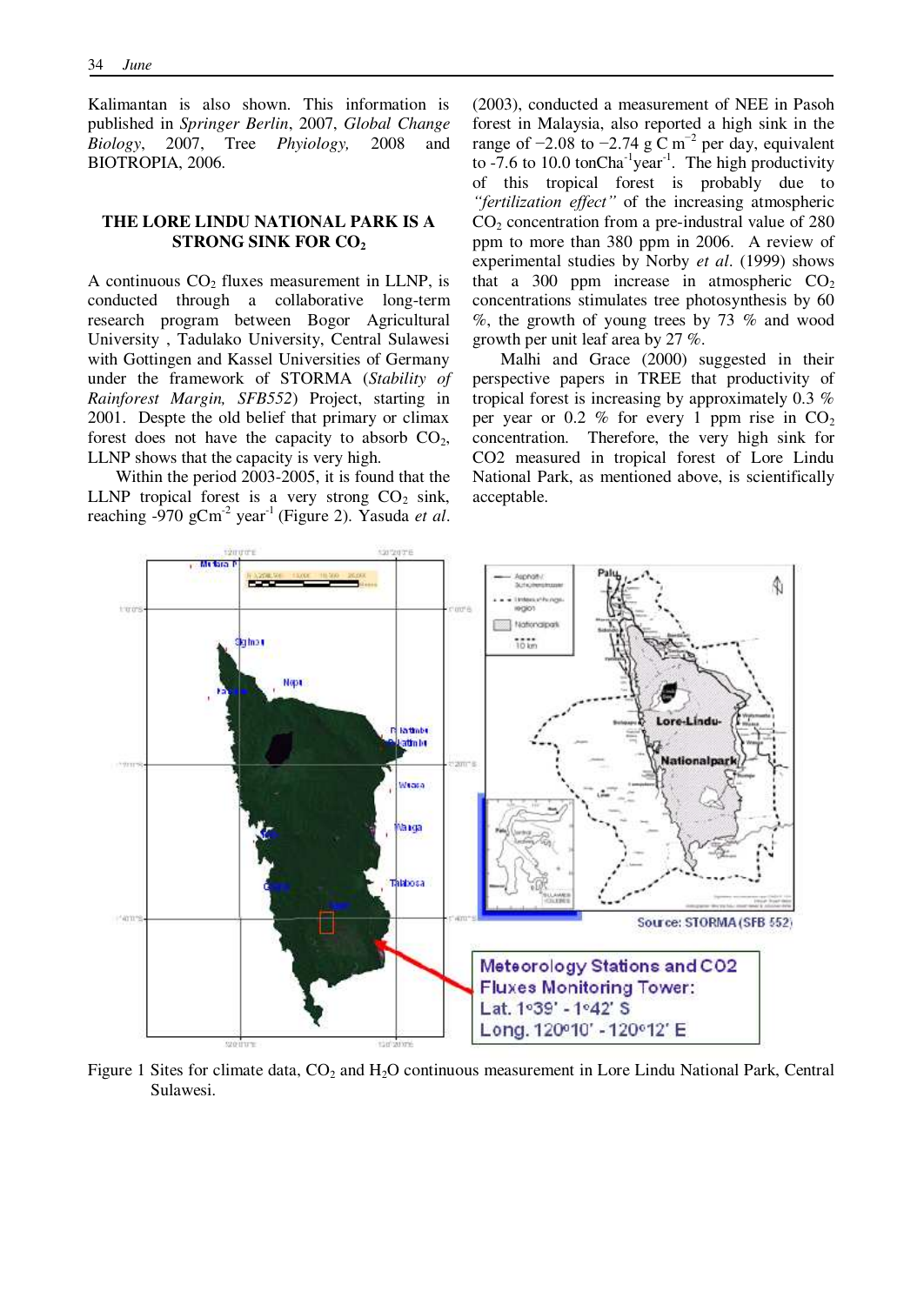

Figure 2 Daily ecosystem photosynthesis (Pg = GPP), respiration (R<sub>e</sub>) and net ecosystem production (F<sub>b</sub>= NEE) measured using an open path eddy correlation system in Lore Lindu National Park within the period of 2003 – 2005 (Ibrom *et al.* 2008). Based on this direct measurement, the whole area of LLNP of 217,991 ha is estimated to take up 2.1 MtCyear-1.

Modeling simulation was also conducted for this area (June 2006), scaling up from leaf to regional, utilizing photosynthesis process-based modeling, parameterized at the leaf level, integrated with vegetation index derived from remote sensing data.

The simulation result showed that under the present condition, net absorption by forest canopy (Net Primary Production) is 13.30 tonC/ha/year. The relatively simple approach for the modeling carbon accumulation is as followed:



Based on Montheith (1977) and June (2006)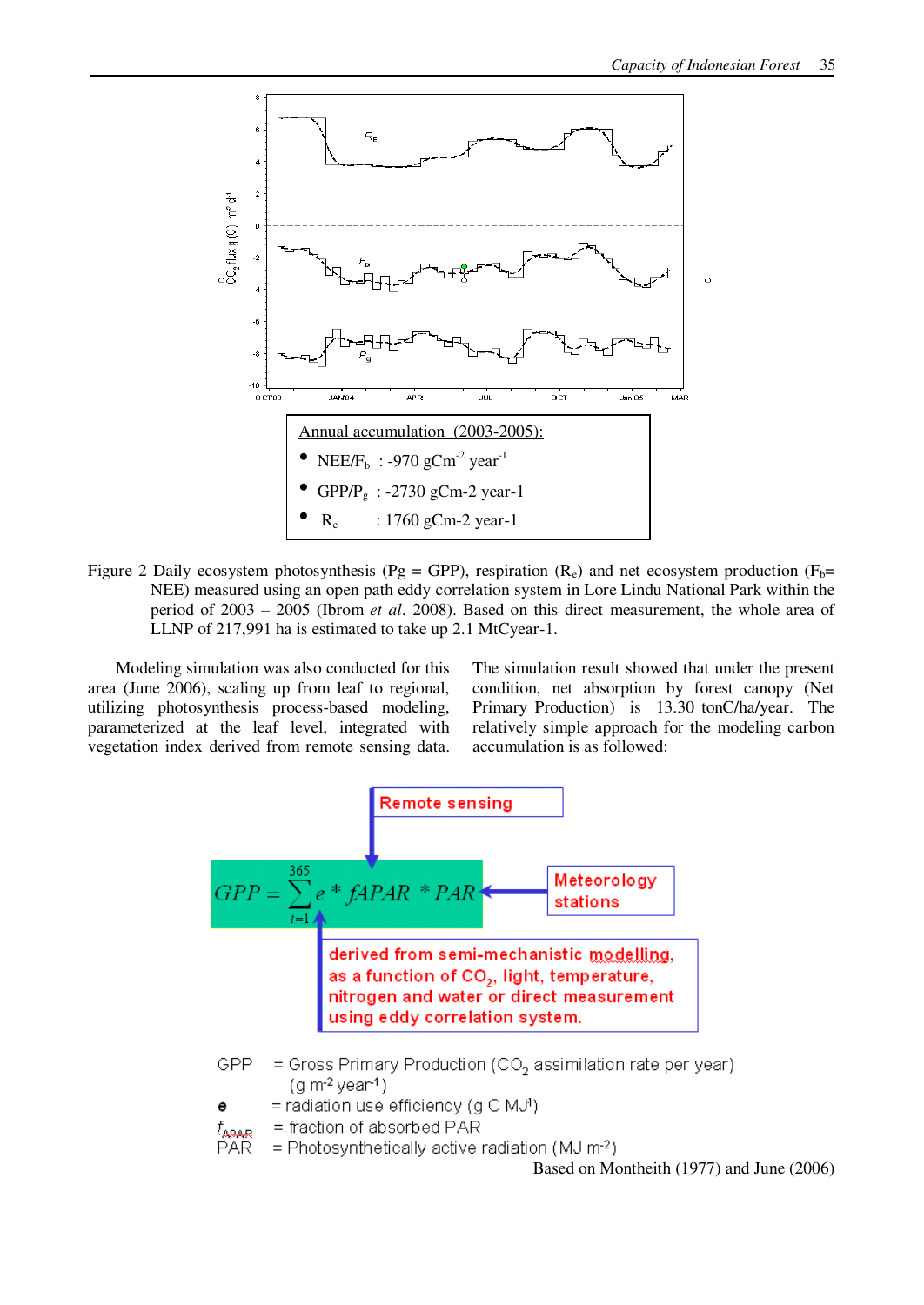The *e* value is modeled using the Blackman-type radiation response function, taking into account the effect of radiation saturation, leaf area index and leaf physiology. Within the period  $2003 - 2005$ , measurement of both  $CO<sub>2</sub>$  fluxes using eddy correlation system and PAR absortion by the forest canopy enabled us to calculate canopy radiation use efficiency (*e*) that can be utilized to estimate GPP. It was found that within a dry period (September 2004) gross photosynthesis reached 6.7  $g\text{Cm}^2$ day<sup>-1</sup> and reached 8.5  $gCm<sup>-2</sup>day<sup>-1</sup>$  for most other productive months followed by radiation absorption of 7.5 and 9.4 MJm<sup>-2</sup>day<sup>-1</sup>. 90 % of radiation was absorbed by the canopy. For this area *e* was found to reach on average  $1.10$  gCMJ<sup>-1</sup>, with maximum value of 1.5  $gCMJ<sup>-1</sup>$  which is quite high.

## **DEFORESTATION AND FOREST DEGRADATION RESULT IN LOSS IN CARBON STOCK AND SINK**

Unfortunately, deforestation and forest degradation, especially in the tropical region, especially Indonesia is happening at a very high rate, shown in Table 1, and it also happening around the boundary and enclaves of the national park of Lore Lindu. Due to high deforestation rates, it is likely that in Indonesia intact natural forests will survive in protected areas only. If Indonesia considered its protected areas to be supported by the global community through carbon compensation mechanism, we need to have an accurate measurement of how these protected areas absorb and store  $CO<sub>2</sub>$ .

A recent aboveground biomass measurement was conducted in Lore Lindu National Park, closed to a village called Toro in Central Sulawesi with

elevation 800-1140 meter above sea level. We measured the total aboveground biomass of different forest utilization, namely Forest type A (natural forest without major disturbance), Forest type B (forest extraction of small diameter timber), Forest type C (forest with extraction of large timbers) and Forest type D (cacao agro-forest plantation under remaining forest tree). We found that biomass and therefore, carbon stock of these type of forest are quite high, as shown in the following Table 2, higher than other places in the tropical region that have been reported. The total biomass recorded in Table 2 not include small tress with  $DBH < 10$  cm, schrubs and soil cover plants, lychenes, debris, litterfall, roots, epiphyts etc, therefore the real total biomass and C-stock in this area should be higher than stated in the table.

It is important to note that degraded area, forest type C and D have a lower biomass and carbon stock. We also developed a correlation equation between NDVI (derived from remote sensing) with biomass and LAI which can be utilized for scaling up purposes.

Despite the high absorption of undisturbed primary forest in the Lore Lindu National Park in Central Sulawesi, a similar study site in Kalampangan (Figure 3), Central Kalimatan, shows that a disturbed peatland forest is a source of  $CO<sub>2</sub>$ due to drainage especially in dry year period.

For this site, source of  $CO<sub>2</sub>$  is quite high especially during El Nino year when the drainage canals are still open. However, with canal blocking (starting in 2002) and wetter years (2004) , source of emission reduced quite significantly (Table 3.). This result can be used as a base for mitigation action (through water management) and also as important information for green house gases inventory from the forestry sector.

|                         |        | <b>Total Land</b><br>Area,<br>(x1000 ha) | <b>Area 2005</b><br>(x1000ha) | $\%$ | Annual<br><b>Change</b><br>1990-2005<br>(ha) | <b>Total</b><br><b>Change</b><br>1990-<br>2005(%) | Annual<br>Change 1990-<br><b>2000</b> | <b>Annual Change</b><br>2000-2005 |
|-------------------------|--------|------------------------------------------|-------------------------------|------|----------------------------------------------|---------------------------------------------------|---------------------------------------|-----------------------------------|
| Total<br>cover change   | forest | 190,457                                  | 88,495                        | 48.8 | $-1,871,467$                                 | $-24.1$                                           | $-1.61$                               | $-1.91$                           |
| Primary<br>cover change | forest |                                          | 48,702                        | 25.6 | $-1,447,800$                                 | $-30.8$                                           | $-2.06$                               | $-2.59$                           |

| Table 1. Deforestation in Indonesia 1990-2005 |  |  |
|-----------------------------------------------|--|--|
|-----------------------------------------------|--|--|

Note: Primary forest is defined as biologically important and old growth forests. (Source: http://rainforest.mongabay.com/0801.htm)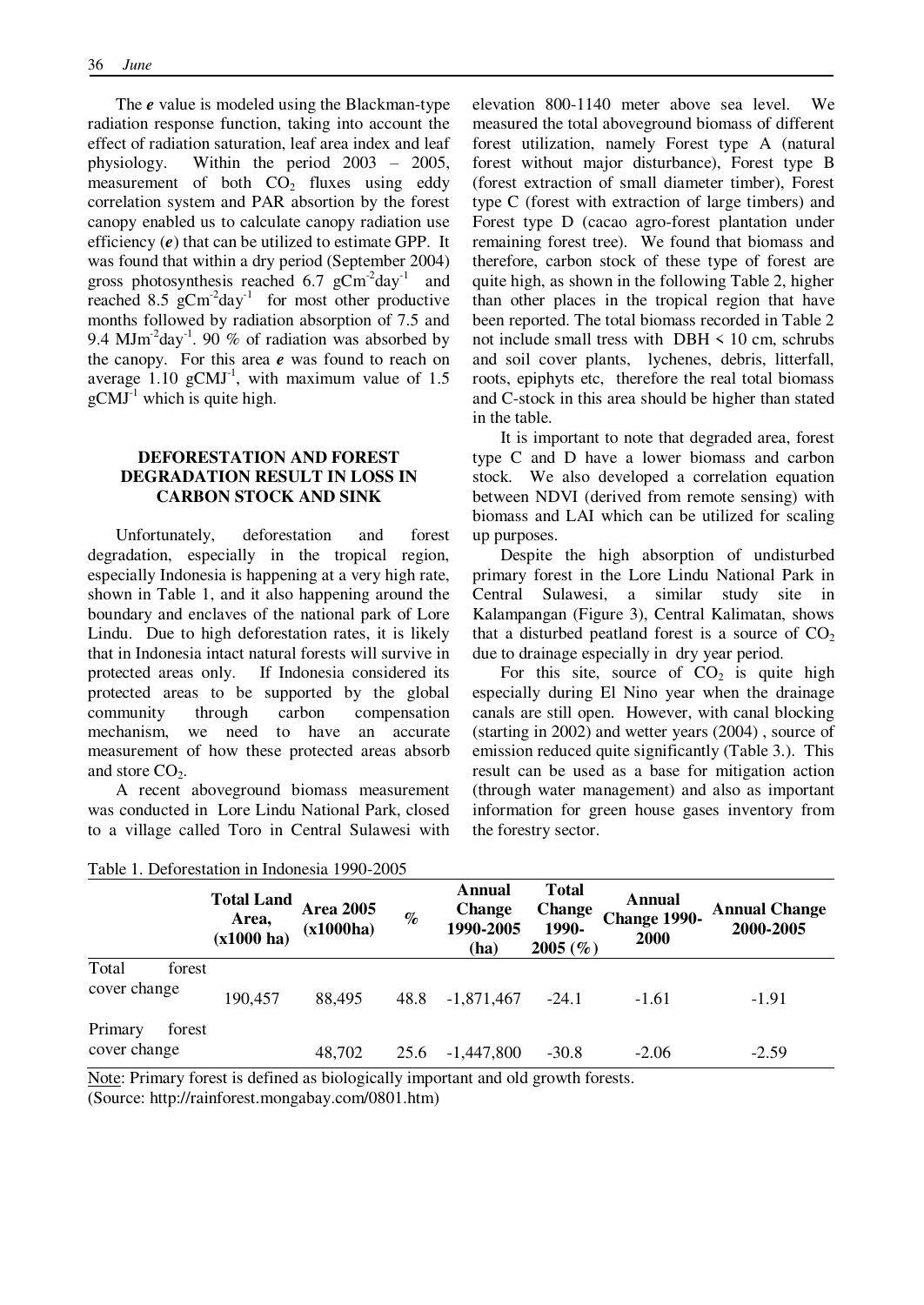| <b>Forest Cover Type</b>                                                                                       | <b>Biomass</b><br>(ton/ha) | C-stock (ton/ha)               |  |
|----------------------------------------------------------------------------------------------------------------|----------------------------|--------------------------------|--|
| A (Natural Forest with traditional use (rattan extraction) but without<br>timber extraction; closed canopy)    | 607                        | 334                            |  |
| B (Natural forest with minor extraction of small trees not affecting<br>the closure of the upper canopy layer) | 603                        | 331                            |  |
| C (Natural forest with major timber extraction, large canopy gap<br>with canopy cover 40-60 $\%$ )             | 457                        | 251                            |  |
| D (Agroforestry system, with remaining forest tree as shade to cacao<br>tree)                                  | 203                        | 112                            |  |
|                                                                                                                |                            | (Source: Solicha et al. 2010). |  |

Table 2. Biomass and carbon stock (ton/ha) of forest cover with different intensity in Lore Iindu National Park

Table 3. GPP, R*e* and NEE of degraded peatland forest in Central Kalimantan within the period 2002-2004

| Year | <b>NEE</b><br>$(gC m2 y-1)$ | RE<br>$(gC \overline{m^2} y^1)$ | <b>GPP</b><br>$(gC m-2 y-1)$ |  |
|------|-----------------------------|---------------------------------|------------------------------|--|
| 2002 | 447                         | 3439                            | $-2992$                      |  |
| 2003 | 282                         | 3366                            | $-3084$                      |  |
| 2004 | 211                         | 3488                            | $-3276$                      |  |
| Mean | $314 \pm 121$               | $3431 \pm 61$                   | $-3117 \pm 145$              |  |

(Source: Hirano *et al*. 2006)



Figure 3 Site for continuous measurement of  $CO_2$  and  $H_2O$  in Central Kalimantan, a research collaboration between JSPS (Hokkaido University), LIPI and IPB (Hirano *et al*. 2006).